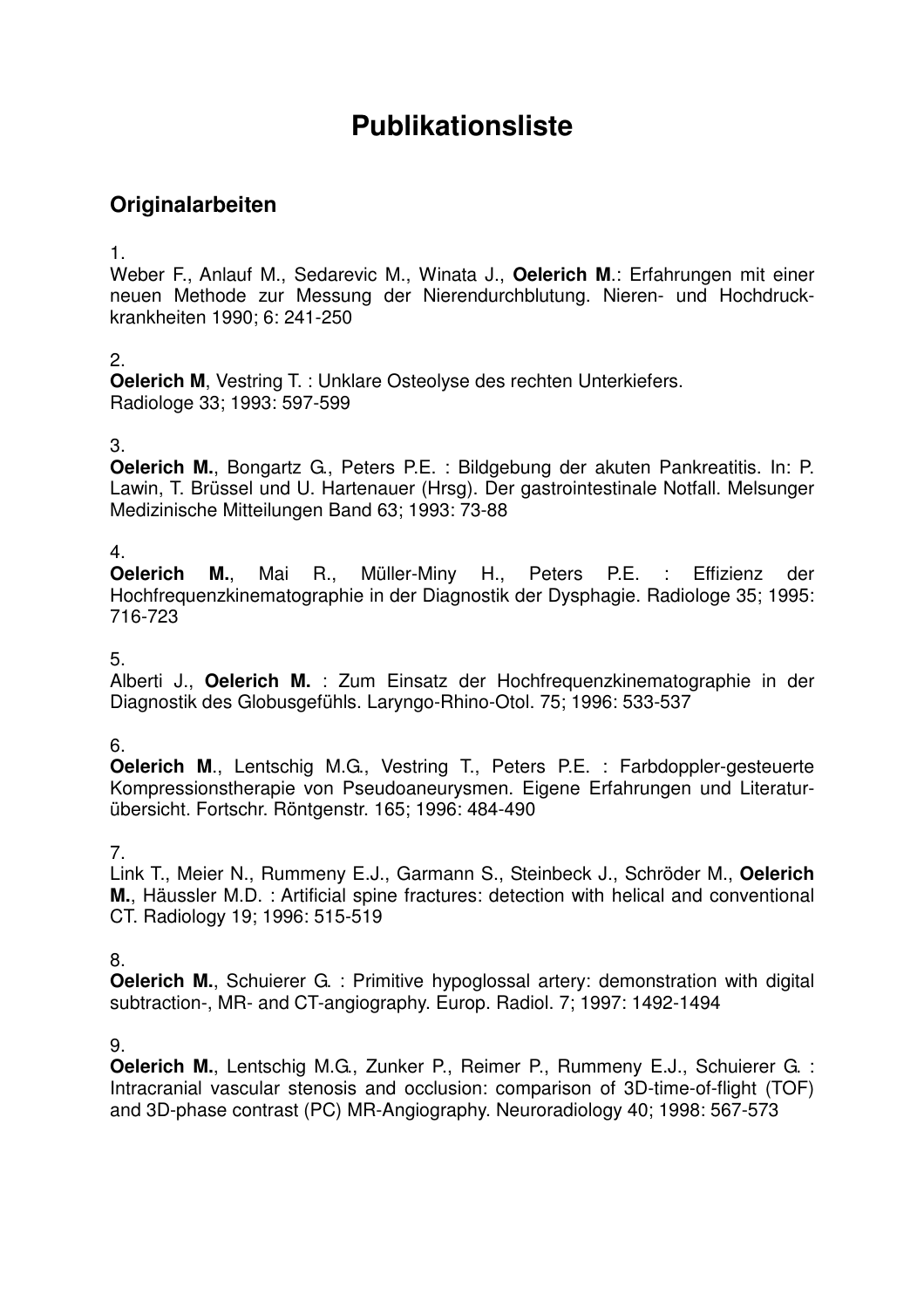#### 10.

**Oelerich M.**, Stodieck S.R.G., Horch C., Schuierer G. : Leptomeningeale Hämosiderose und spinale intradurale Arachnoidalzyste. Fortschr. Röntgenstr. 169, 1998: 444-446

#### 11.

**Oelerich M.**, Stögbauer F., Schul C. : Lumbar spinal neurinoma presenting with nocturnal pain. Clin. Imaging 22; 1998: 60-64

#### 12.

Lentschig M.G., Reimer P., Rausch-Lentschig U., Allkemper T., **Oelerich M.**, Laub G. : Breath-hold-Gadolinium-enhanced MR angiography of the major vessels at 1.0 T: dose-response findings and angiographic correlation. Radiology 208; 1998: 353-357

#### 13.

Ludwig K, Bick U, **Oelerich M**, Schuierer G, Puskas Z, Nicolas K, Koch A, Lenzen H. Is image selection a useful strategy to decrease the transmission time in teleradiology? A study using 100 emergency cranial Cts. Eur Radiol. 1998; 8 (9): 1719.21

#### 14.

**Oelerich M**, Stögbauer F, Kurlemann G, Schul C, Schuierer G. Craniocervical artery dissection: MR imaging and MR angiographic findings. Eur Radiol. 1999; 9(7):1385-91

#### 15.

Ludwig K, Link TM, Fiebich M, Renger B, Diederich S, **Oelerich M**, Lenzen H, Heindel W. Selenium-based digital radiography in the detection of bone lesions: preliminary experience with experimentally created defects. Radiology. 2000; 216(1):220-4

#### 16.

Alberty J, **Oelerich M**, Ludwig K, Hartmann S, Stoll W. Efficacy of botulinum toxin A for treatment of upper esophageal sphincter dysfunction. Laryngoscope. 2000; 110(7):1151-6

#### 17.

Happe S, Milbradt O, Heese C, Rickert CH, **Oelerich M**, Schul C, Reichelt D, Husstedt IW. [Primary central nervous system lymphoma as a neurological manifestation of AIDS stage] Nervenarzt. 2001; 72(2):136-42

#### 18.

Dziewas R, Stögbauer F, **Oelerich M**, Ritter M, Husstedt IW. A case of adrenomyeloneuropathy with unusual lesion pattern in magnetic resonance imaging. J Neurol. 2001; 248(4):341-2

#### 19.

Loddenkemper T, Grote K, Evers S, **Oelerich M**, Stögbauer F. Neurological manifestations of the oculodentodigital dysplasia syndrome. J Neurol. 2002: 249(5):584-95